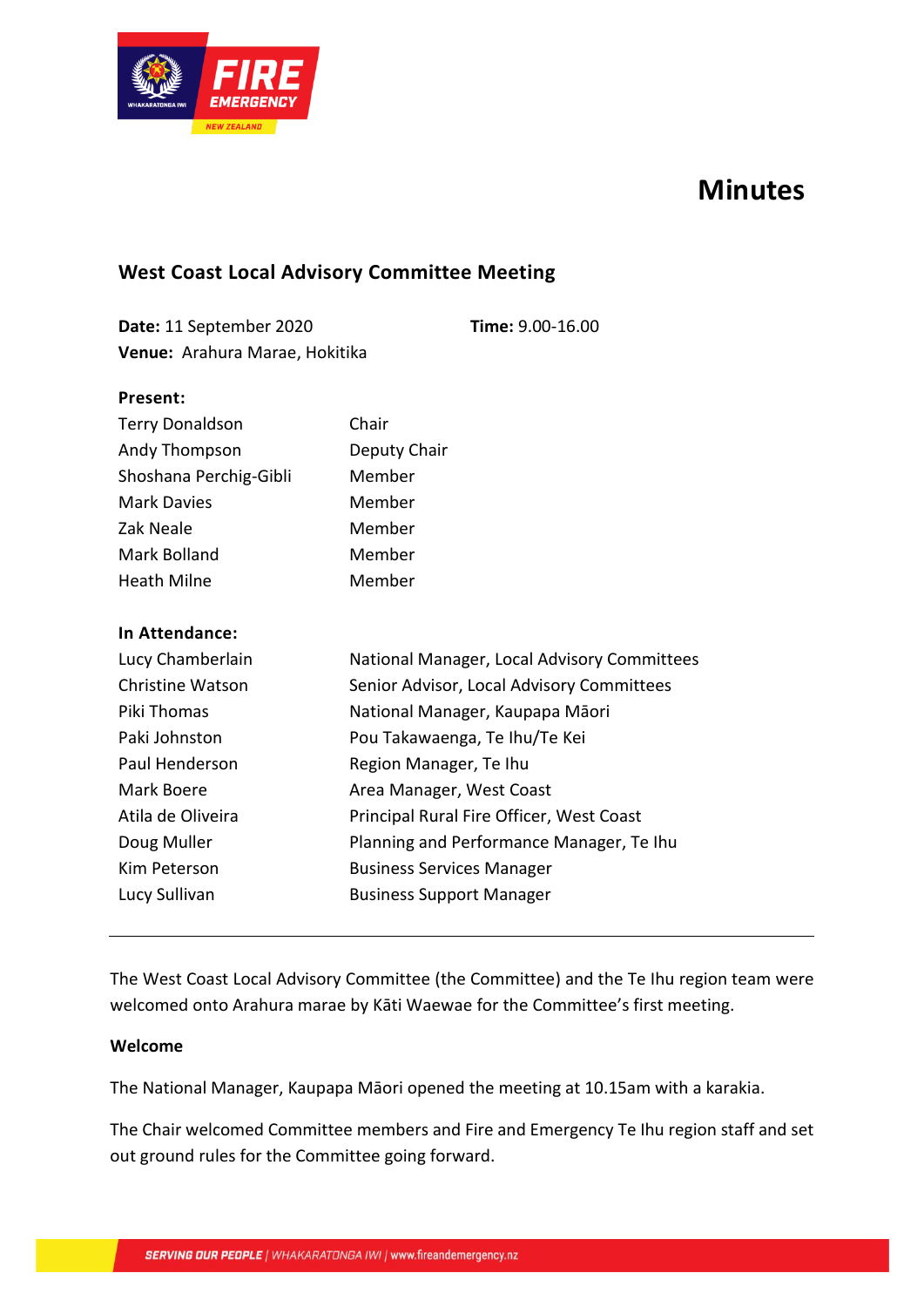## **Workplan**

The Committee set meeting dates, drafted its workplan for the 2020-21 year and planned the content of the next meeting in November.

## **Stakeholder Engagement**

The Committee mapped its community stakeholders and the member relationship holder for each. Stakeholders were then prioritised according to West Coast risks and challenges, the Terms of Reference and Board Expectations and the relationships held by the regional team.

Prioritiy groups and sectors for engagement during the 2020-21 year will be:

- Volunteers
- Iwi
- Youth/Schools
- Civil Defence and Emergency Management (CDEM)
- Industry and small and medium enterprises including farming, tourism and larger dairy, forestry and mining employers

### **Principles of Engagement**

They way in which the Committee will engage was discussed and principles of engagement were agreed.

Committee members will meet with stakeholders face to face, where possible in their own space or forum. They will engage in groups of two or more committee members, but with significant communities of interest, such as iwi and volunteers, where appropriate they will engage as a whole committee. They will engage alongside Fire and Emergency local leadership in some situations, particularly where relationships already exist.

### **Reporting to the Board**

The Committee drafted the content of the October Board Report.

### **Closing comments**

Committee members reconfirmed their commitment to the Local Advisory Committee kaupapa and the confidence they have in the Chair.

They thanked the region team for its support and noted the partnership relationship the Committee will have going forward, with local leaders and the Pou Takawaenga for Te Ihu.

The meeting closed at 16.00.